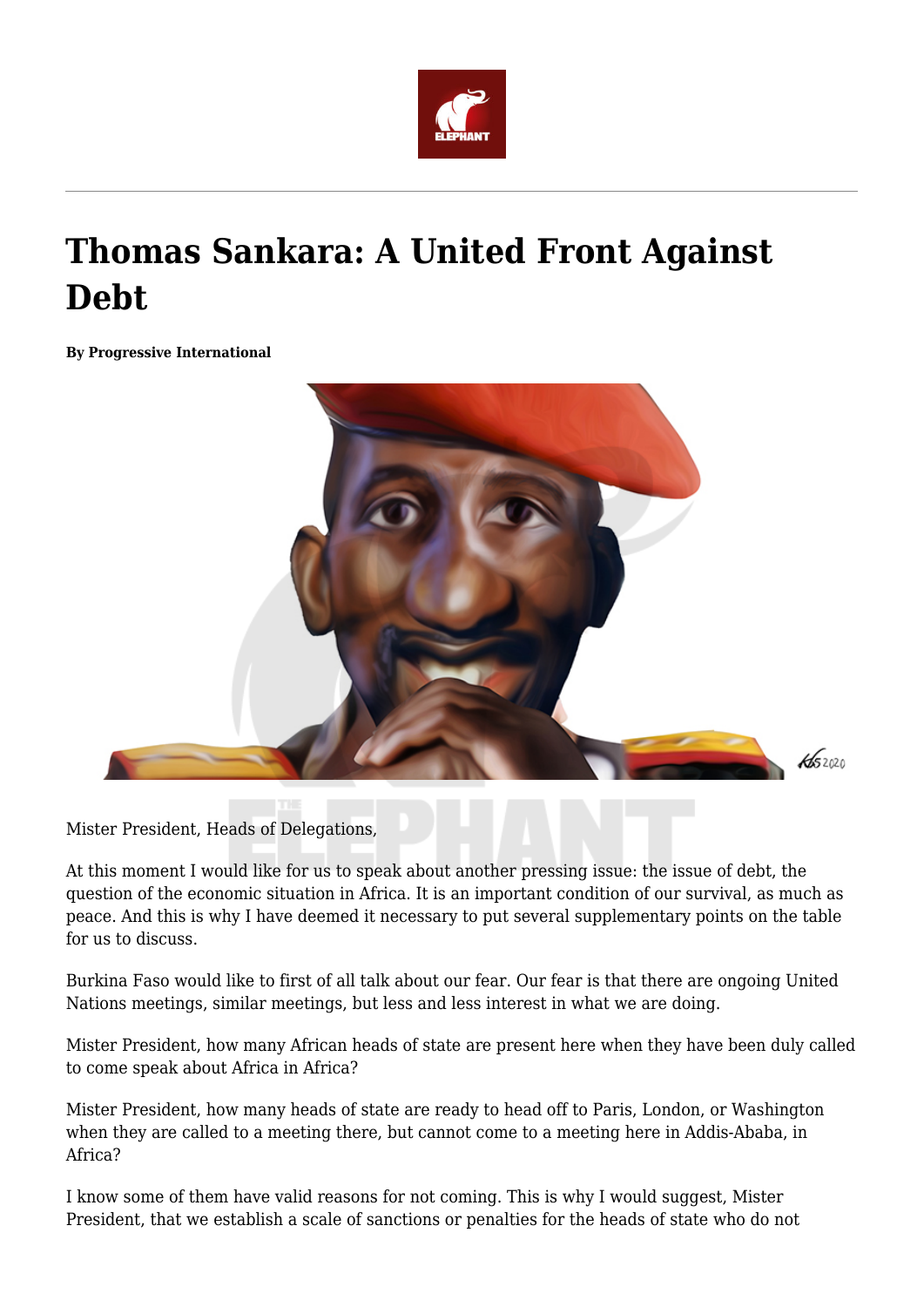presently respond to the call. Let's make it so that through a set of points for good behavior, those who come regularly – like us, for example – can be supported in some of their efforts. For example: the projects that we submit to the African Development Bank should be multiplied by a coefficient of Africanness. The least African should be penalized. With this, everyone will come to the meetings.

I would like to say to you, Mister President, that the debt issue is a question we cannot hide. You yourself know about something in your country where you have to make courageous decisions, reckless even – decisions that do not seem to be related to your age or gray hair. His Excellency, the President Habib Bourguiba, who could not come but had us deliver an important message given this other example in Africa, when in Tunisia, for political, social, and economic reasons, has also had to make courageous decisions.

But Mister President, are we going to continue to let the heads of state individually seek solutions to the debt issue at the risk of creating social conflicts at home that could put their stability in jeopardy and even the construction of African unity? The examples I have mentioned – and there are others – warrant that the UN summits provide a reassuring response to each of us in regards to the debt issue.

We think that debt has to be seen from the perspective of its origins. Debt's origins come from colonialism's origins. Those who lend us money are those who colonized us. They are the same ones who used to manage our states and economies. These are the colonizers who indebted Africa through their brothers and cousins, who were the lenders. We had no connections with this debt. Therefore we cannot pay for it.

Debt is neo-colonialism, in which colonizers have transformed themselves into "technical assistants." We should rather say "technical assassins." They present us with financing, with financial backers. As if someone's backing could create development. We have been advised to go to these lenders. We have been offered nice financial arrangements. We have been indebted for 50, 60 years and even longer. That means we have been forced to compromise our people for over 50 years.

Under its current form, controlled and dominated by imperialism, debt is a skillfully managed reconquest of Africa, intended to subjugate its growth and development through foreign rules. Thus, each one of us becomes the financial slave, which is to say a true slave, of those who had been treacherous enough to put money in our countries with obligations for us to repay. We are told to repay, but it is not a moral issue. It is not about this so-called honor of repaying or not.

Mister President, we have been listening and applauding Norway's prime minister [Gro Harlem Brundtland] when she spoke right here. She is European but she said that the whole debt cannot be repaid. Debt cannot be repaid, first because if we don't repay, lenders will not die. That is for sure. But if we repay, we are going to die. That is also for sure. Those who led us to indebtedness gambled as if in a casino. As long as they had gains, there was no debate. But now that they suffer losses, they demand repayment. And we talk about crisis. No, Mister President, they played, they lost, that's the rule of the game, and life goes on.

We cannot repay because we don't have any means to do so.

We cannot pay because we are not responsible for this debt.

We cannot repay but the others owe us what the greatest wealth could never repay, that is blood debt. Our blood had flowed. We hear about the Marshall Plan that rebuilt Europe's economy. But we never hear about the African plan which allowed Europe to face Hitlerian hordes when their economies and their stability were at stake. Who saved Europe? Africa. It is rarely mentioned, to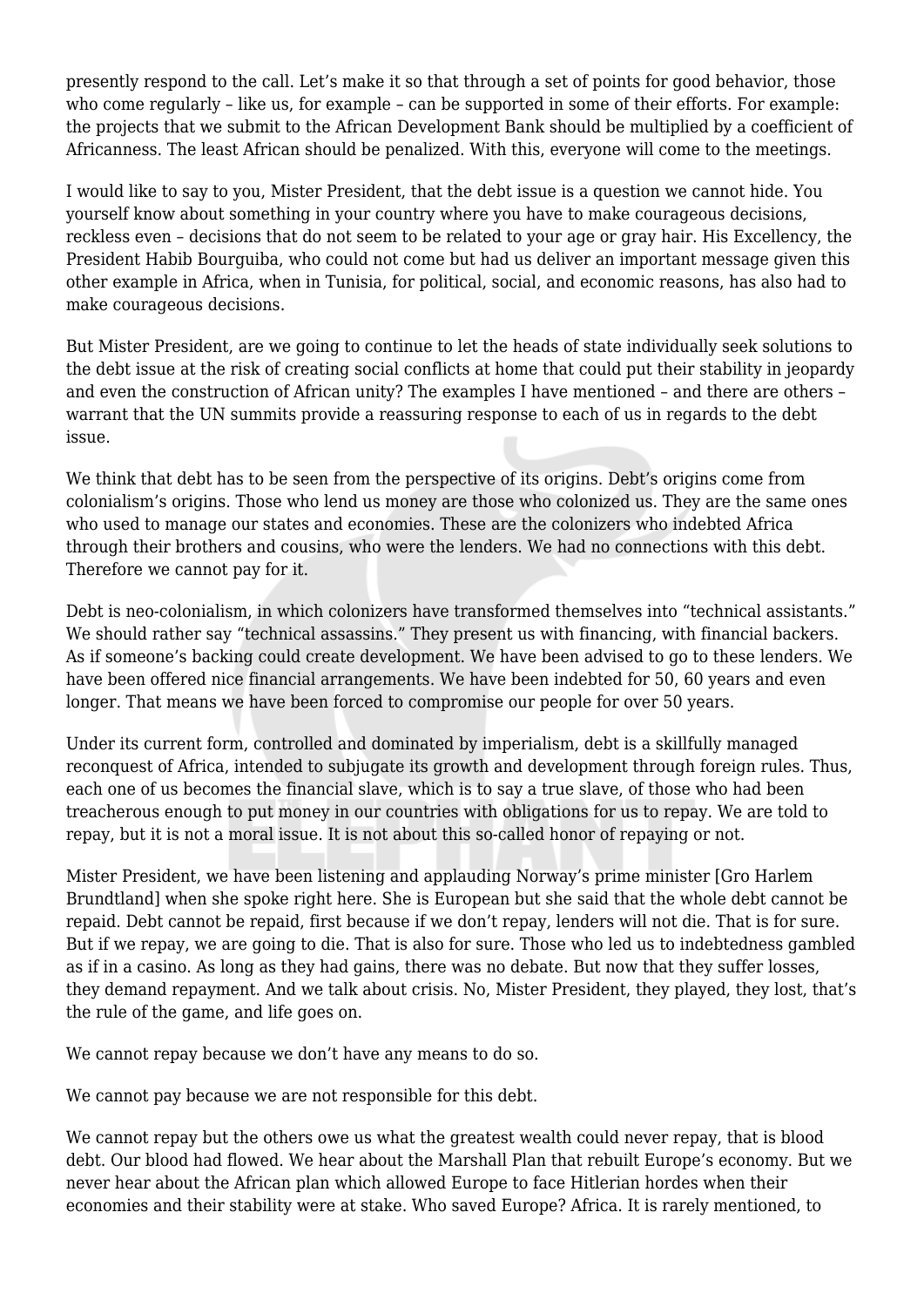such a point that we cannot be the accomplices of that thankless silence. If others cannot sing our praises, at least we must say that our fathers had been courageous and that our troops had saved Europe and set the world free from Nazism.

Debt is also the result of confrontation. When we are told about economic crisis, nobody says that this crisis has come about suddenly. The crisis had always been there but it got worse each time that popular masses become more and more conscious of their rights against exploiters. We are in a crisis today because the masses refuse that wealth be concentrated in the hands of a few individuals. We are in crisis because some people are saving enormous sums of money in foreign bank accounts that would be enough to develop Africa. We are in a crisis because we are facing this private wealth that we cannot name. The popular masses don't want to live in ghettos and slums. We are in a crisis because everywhere people are refusing to repeat the problems of Soweto and Johannesburg. There is a struggle, and its intensification is worrying to those with financial power. Now we are asked to be accomplices in a balancing – a balancing favoring those with the financial power; a balancing against the popular masses. No! We cannot be accomplices. No! We cannot go with those who suck our people's blood and live on our people's sweat. We cannot follow them in their murderous ways.

Mister President, we hear about clubs – the Rome Club, Paris Club, club whatever. We hear about Group of Five, Group of Seven, Group of Ten, and maybe Group of One Hundred. And what else? It is normal that we too have our own club and our own group. Let's have Addis-Ababa become now the center from which will a new beginning will emerge. An Addis-Ababa Club. It is our duty to create an Addis-Ababa united front against debt. That is the only way to assert that the refusal to repay is not an aggressive move on our part, but a fraternal move to speak the truth. Furthermore, the popular masses of Europe are not opposed to the popular masses of Africa. Those who want to exploit Africa are those who exploit Europe, too. We have a common enemy. So our Addis-Ababa Club will have to explain to each and all that debt shall not be repaid. And by saying that, we are not against morals, dignity and keeping one's word. We think we don't have the same morality as others. The rich and the poor do not have the same morality. The Bible, the Koran cannot serve those who exploit the people and those who are exploited in the same way. It could be used in favor of both sides, there should be two different editions of the Bible and two different editions of the Koran. We cannot accept to be told about dignity. We cannot accept to be told about the merit of those who repay and the mistrust toward those who do not. On the contrary, we must recognize today that it is normal for the wealthiest to be the greatest thieves. When a poor man steals it is merely a theft, a petty crime — it is solely about survival and necessity. The rich are the ones who steal from the treasury, customs duties, and who exploit the people.

Mister President, my proposal does not aim to simply provoke or create a spectacle. I would just like to say what each one of us thinks and wishes. Who here doesn't wish for the debt to be canceled outright? Whoever doesn't, can leave, get into his plane and go straight to the World Bank to pay! All of us wish for this…my proposal is nothing more. I would not want people to think that Burkina Faso's proposal is coming on behalf of youth without maturity or experience. I would not want people to think either that only revolutionaries speak in this way. I would want one to admit it is merely objectivity and obligation. And I can give examples of others who have advised not to repay the debt – revolutionaries and non-revolutionaries, young and old. I would mention Fidel Castro, for example, who said not to repay; he is not my age, even though he is a revolutionary. I would also mention François Mitterand, who said that African countries, poor countries, could not repay. I would mention Madam Prime Minister [Norwegian Prime Minister Gro Harlem Brundtland] – I don't know her age and I would begrudge myself to ask her – but it's an example. I would also mention President Félix Houphouët-Boigny; he is not my age but he officially, publicly, declared that, at least as far as his own country is concerned, Ivory Coast cannot repay. Now, Ivory Coast is among the wealthiest countries in Africa, at least Francophone Africa; that is also why it naturally has to pay a